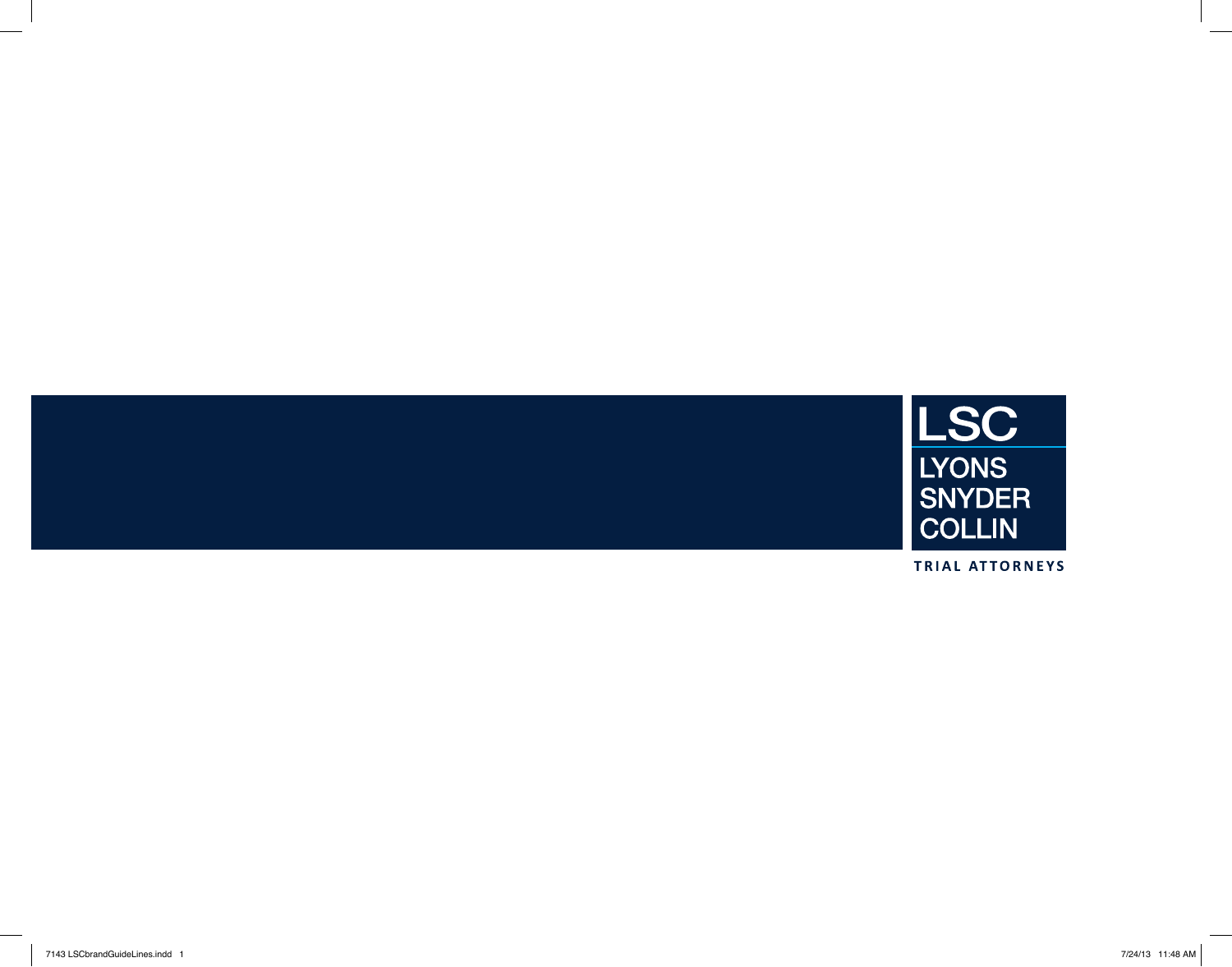

**TRIAL ATTORNEYS** 

# **TRIAL ATTORNEYS**

#### Logo Colors

The colors of the Pantone logo should not be changed or transposed in any way.

Please Note: Colors shown on this page are not accurate for color match-ing. Please refer to the current Pantone Color Formula Guide to ensure that color reproduction is accurate. The colors shown have not been evaluated by Pantone, Inc. for accuracy (Pantone® is a registered trademark of Pantone, Inc.).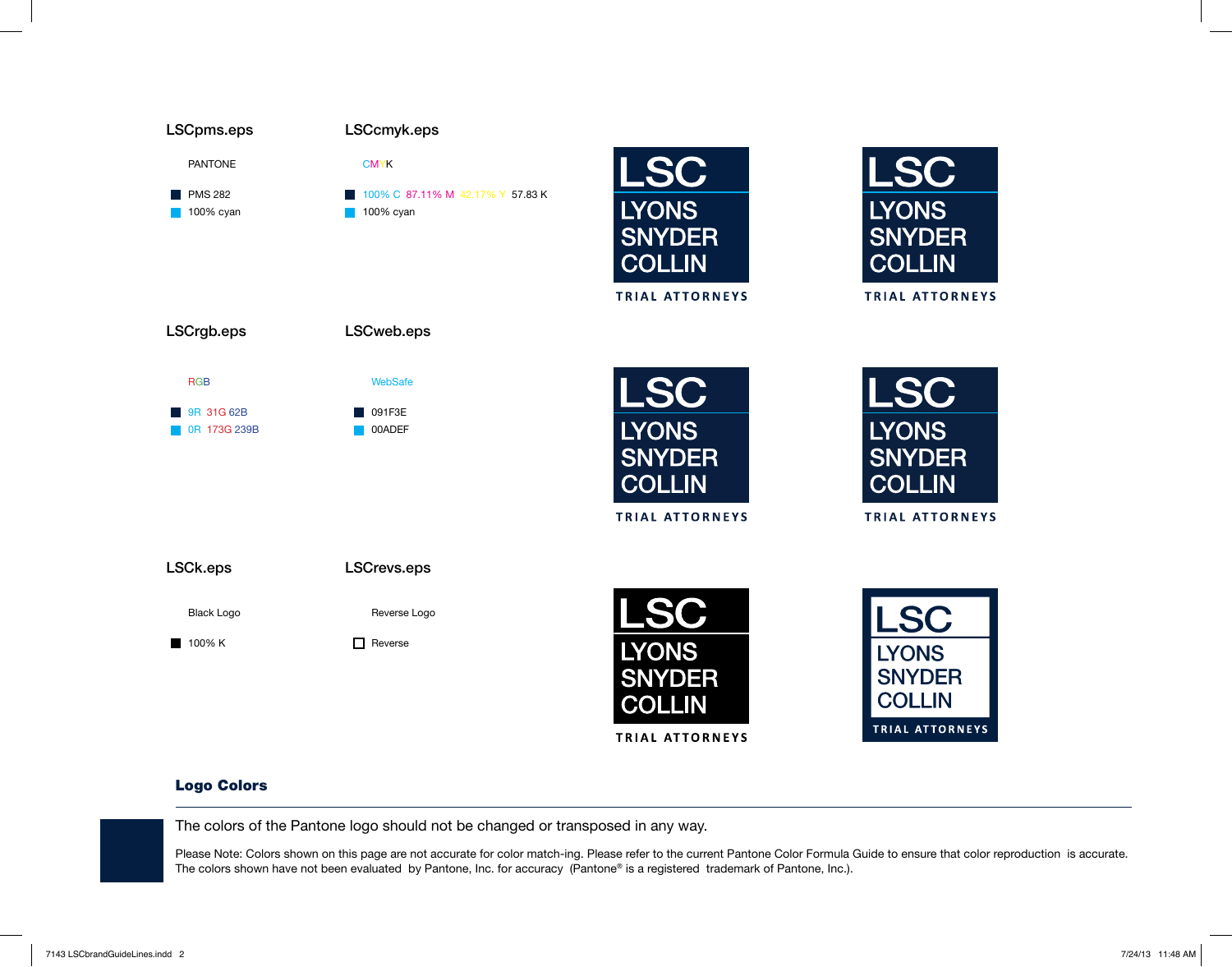# PMS 282 50% PMS 282 100% cyan 50% cyan 100% Black 50% Black

#### Practice Area Palette



#### Color Palette

There are two core colors in the LSC identity system: PMS 282, cyan and black. The secondary color are 50% PMS 282, 50% cyan and 50% black. The LSC identity relies heavily upon these colors, and therefore they should be the main colors used in all graphic design pieces created for LSC. In addition we've created a palette for each of the practice areas of the firm.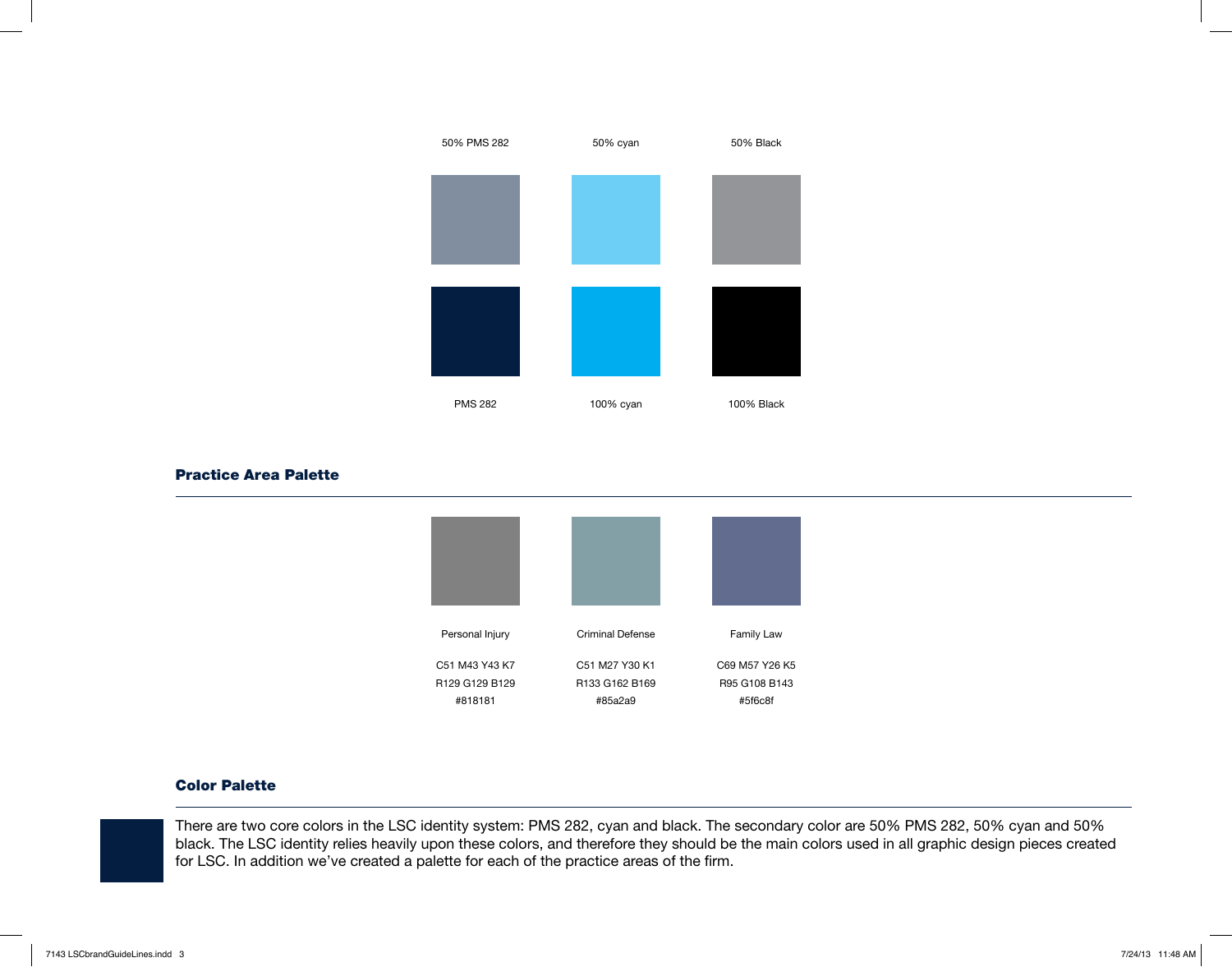



# Logo Size

Clear space is the area that surrounds the signature and is free of visual distraction. The minimum required clear space is X, as shown in the example. (X equals the center of the "LSC Square Frame"). Always provide the minimum clear space around all sides of the signature.

Logo should never be smaller than .5" wide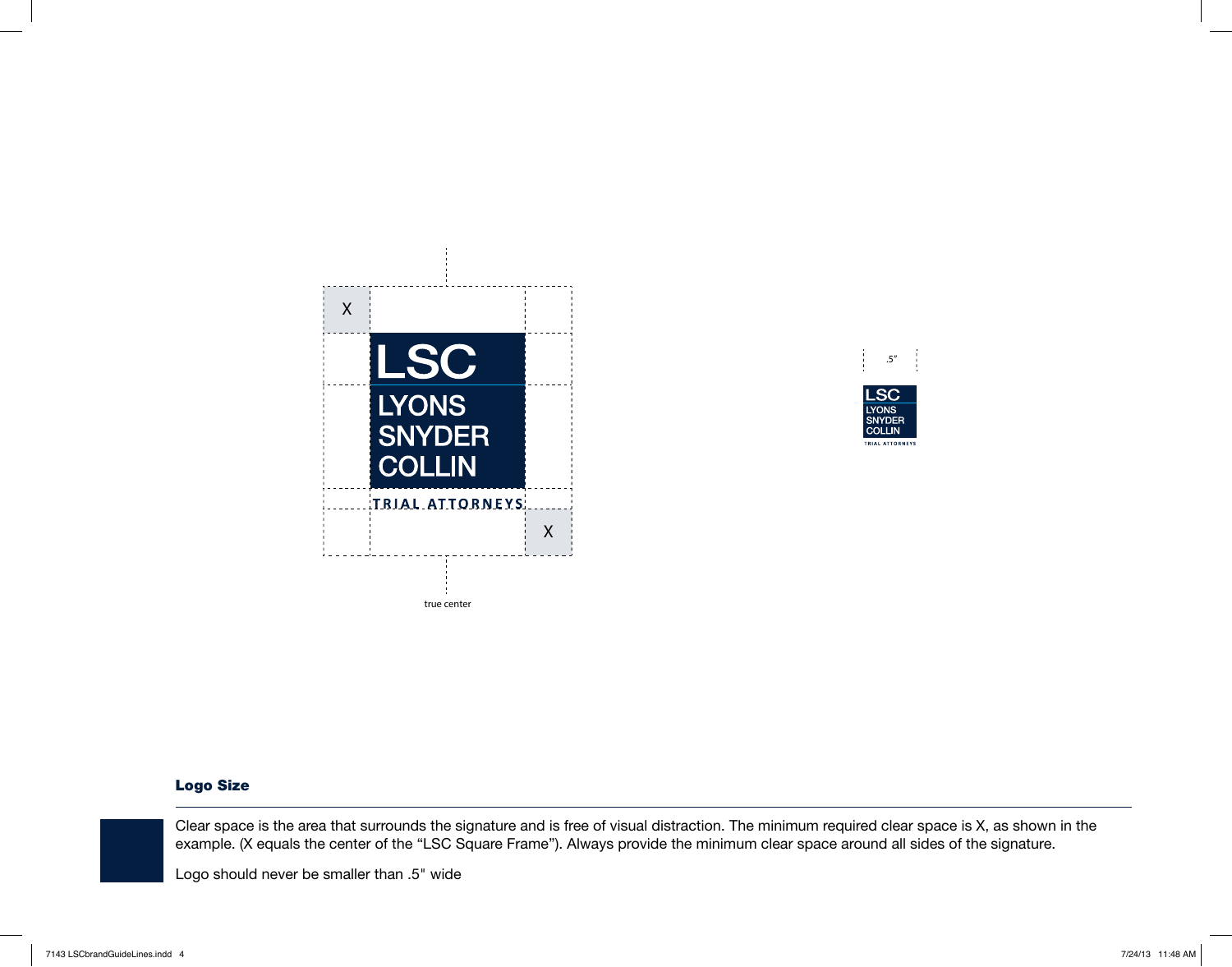

# Logo Reverse

The reverse logo must be used only on a color or black solid background.

It can also be used over pictures.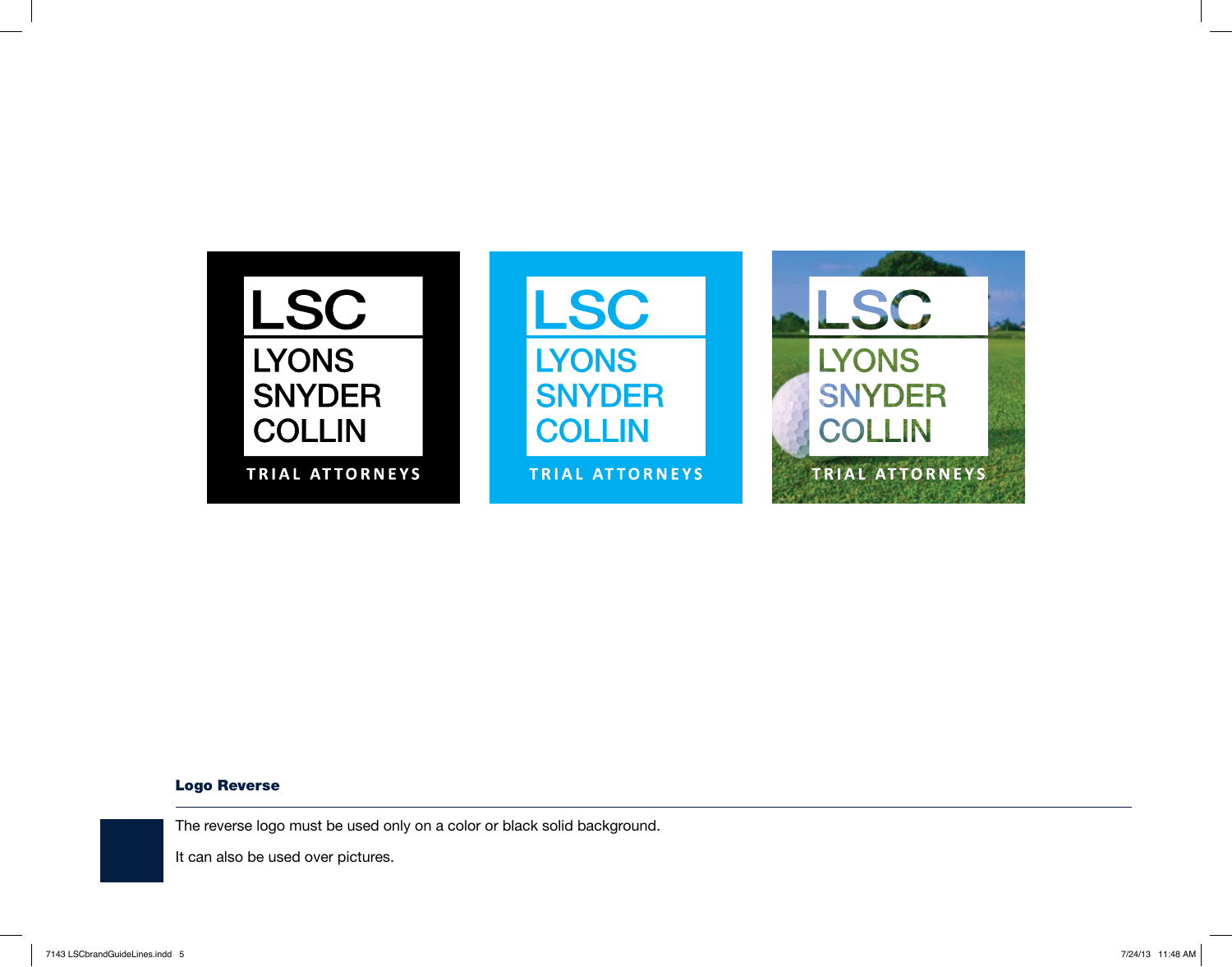

#### Logo Variations

The logo should not be treated in any manner that would obscure or diminish its visibility. The examples above illustrate violations to the logo. These violations apply to all versions and formats of the logos.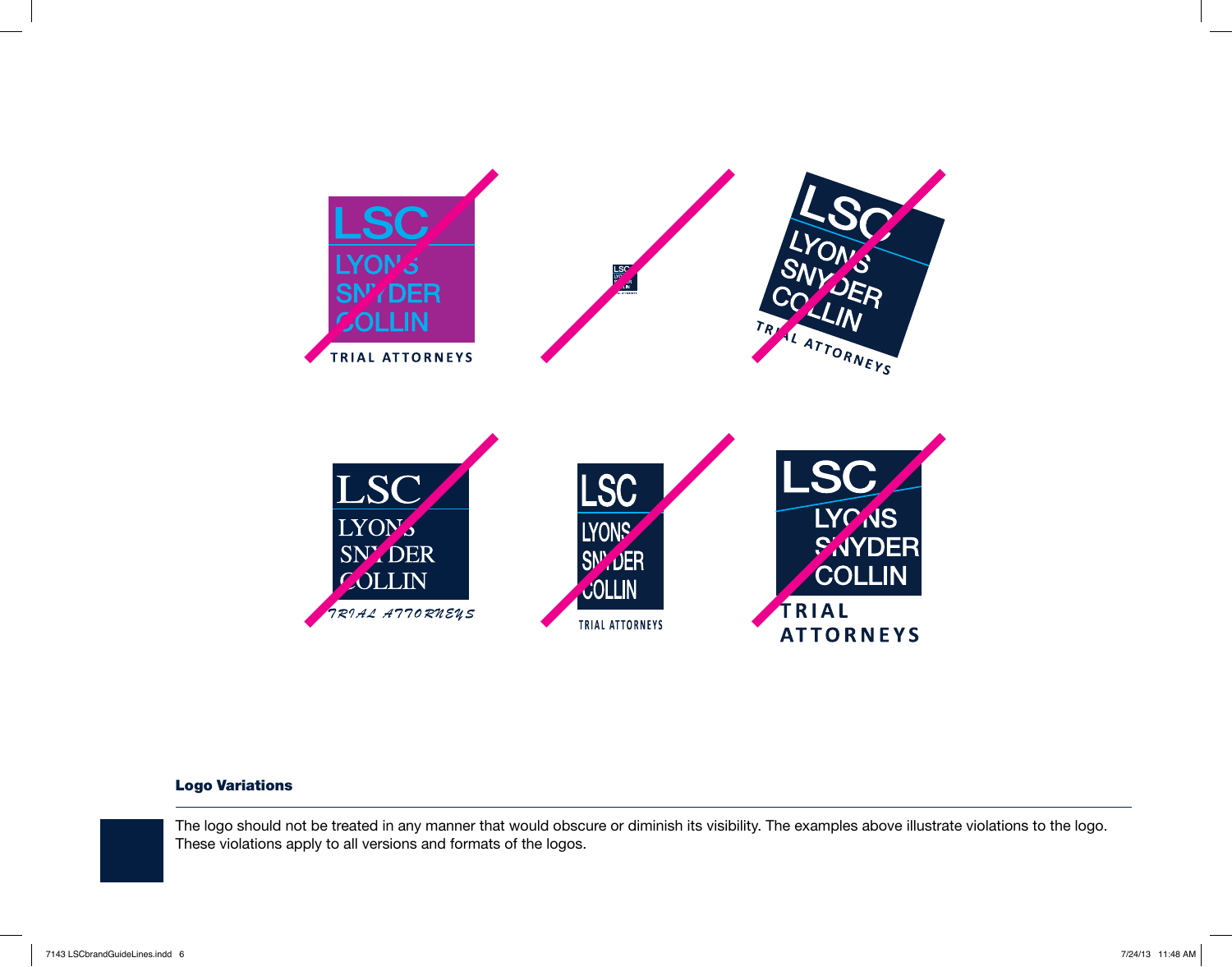

| <b>Headlines</b>                         | <b>Helvetica Neue 95 Black</b><br><b>ABCDEFGHIJKLMNOPQRSTUVWXYZ</b><br>abcdefghijklmnopgrstuvwxyz 123456789  |
|------------------------------------------|--------------------------------------------------------------------------------------------------------------|
| <b>Headlines/Subheading</b>              | <b>Helvetica Neue 85 Heavy</b><br>ABCDEFGHIJKLMNOPQRSTUVWXYZ<br>abcdefghijklmnopqrstuvwxyz 123456789         |
| <b>Body Copy</b>                         | <b>Helvetica Neue 65 Medium</b><br><b>ABCDEFGHIJKLMNOPQRSTUVWXYZ</b><br>abcdefghijklmnopgrstuvwxyz 123456789 |
| For emphasis or for proper<br>convention | Helvetica Neue 85 Heavy<br><b>ABCDEFGHIJKLMNOPQRSTUVWXYZ</b><br>abcdefghijklmnopqrstuvwxyz 123456789         |

# Type Family

The LSC typeface is Helvetica Neu and Calibri. This typeface is used to format text in all designed materials. Only weights displayed in this manual may be used.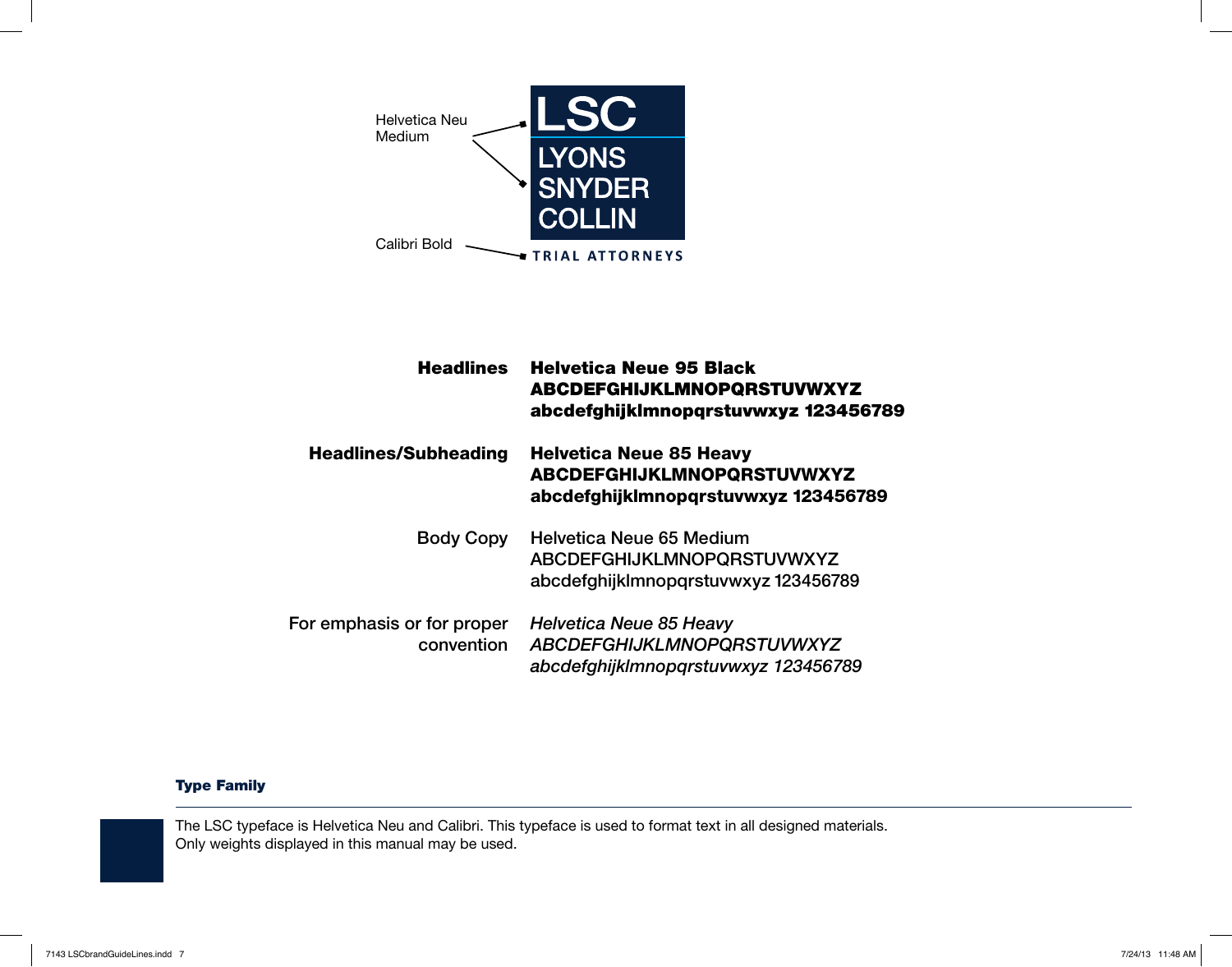#### Kerning

The preferred kerning of headlines is 0. The preferred kerning of body copy is 0.

The kerning of particular lines can be tightened slightly to avoid hyphens or widow. Maintain a sense of visual consistency in the tracking.

# Leading

The preferred leading is usually 1.5 to 3 points larger than the body copy size.

#### Hyphens

Avoid the use of hyphens. Avoid breaking words across lines if possible.

#### **Punctuation**

Hang punctuation if possible. Created inch marks and quote mark correctly. Inch (") Feet (') Quotes (") Apostrophe (')

# Text alignment

The copy should always be aligned to the left (flush left, ragged right).

#### Text color

Body copy is generally set in black.

# Type Treatment

Type treatment and setting for Helvetica Neue font family.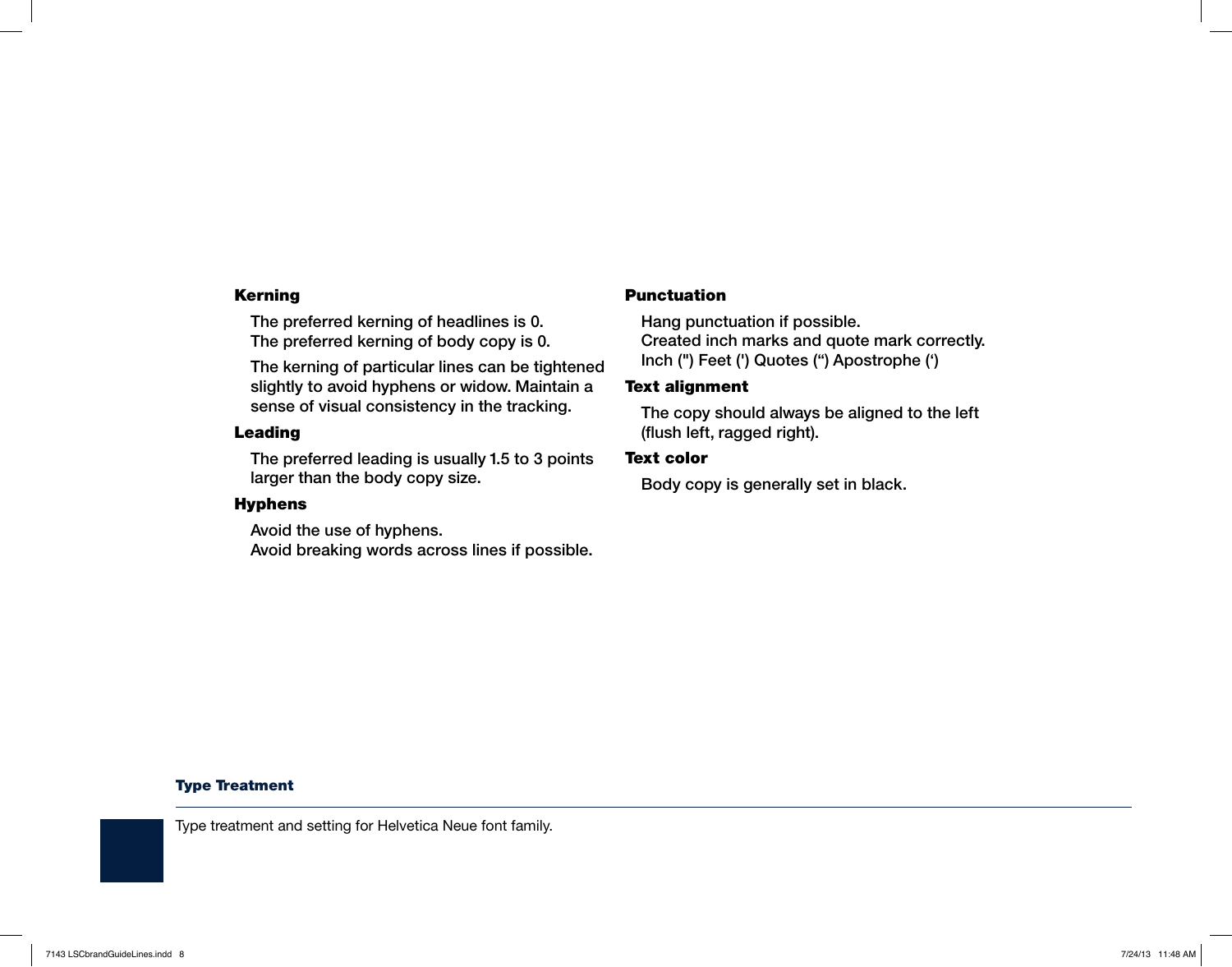#### **HOMEPAGE**



What other attorneys wear to work.

What we wear to work.

# criminal defense



How the prosecution sees your case.

How we see it.



Above are the practice areas of the firm with visual and copy concepts. In addition we've included the color of each of the practice areas to be use to describe each.